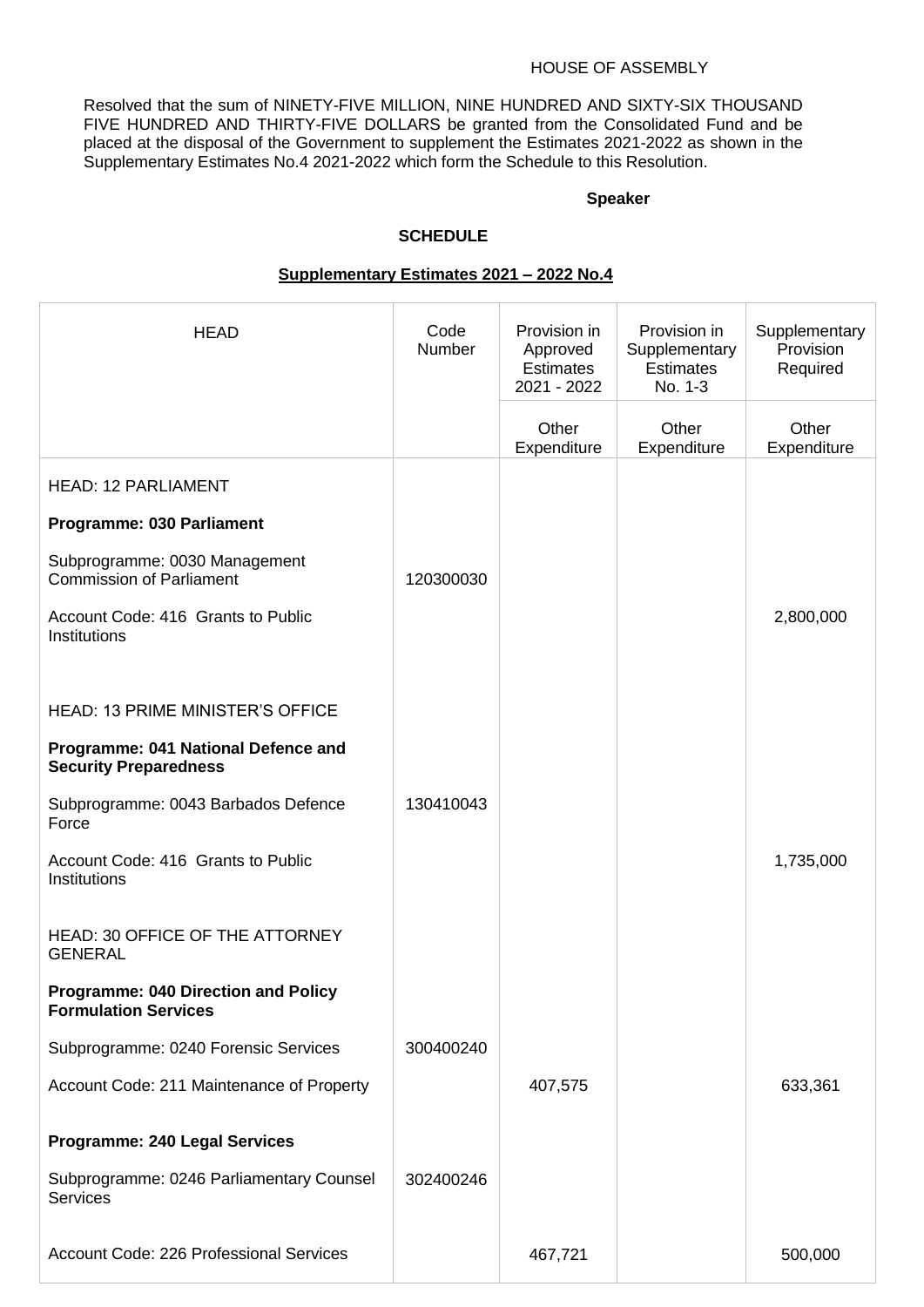| <b>Programme: 244 Police Services</b>                                       |           |            |           |
|-----------------------------------------------------------------------------|-----------|------------|-----------|
| Subprogramme: 0255 Police Headquarters<br>and Management                    | 302440255 |            |           |
| Account Code: 211 Maintenance of Property                                   |           | 2,561,646  | 1,591,028 |
| Account Code: 785 Assets Under<br>Construction                              |           |            | 352,500   |
| Subprogramme: 0256 General Police Services                                  | 302440256 |            |           |
| Account Code: 212 Operating Expenses                                        |           | 2,492,248  | 860,661   |
| HEAD: 31 MINISTRY OF INNOVATION,<br><b>SCIENCE AND SMART TECHNOLOGY</b>     |           |            |           |
| Programme: 043 Application of Modern<br><b>Information Technology</b>       |           |            |           |
| Subprogramme: 0087 Shared Services                                          | 310430087 |            |           |
| <b>Account Code: 207 Utilities</b>                                          |           | 1,632,924  | 92,372    |
| Account Code: 226 Professional Services                                     |           | 1,332,000  | 984,508   |
| HEAD: 33 MINISTRY OF HOME AFFAIRS,<br><b>INFORMATION AND PUBLIC AFFAIRS</b> |           |            |           |
| Programme: 243 Corrective Rehabilitative<br><b>Services</b>                 |           |            |           |
| Subprogramme: 0252 Prison Department                                        | 332430252 |            |           |
| Account Code: 102 Other Personal<br><b>Emoluments</b>                       |           | 1,651,319  | 670,940   |
| Subprogramme: 0254 Industrial Schools                                       | 332430254 |            |           |
| Account Code: 785 Assets Under<br>Construction                              |           |            | 1,735,891 |
| HEAD: 34 MINISTRY OF FINANCE,<br><b>ECONOMIC AFFAIRS AND INVESTMENT</b>     |           |            |           |
| <b>Programme: 040 Direction and Policy</b><br><b>Formulation Services</b>   |           |            |           |
| Subprogramme: 7010 General Management<br>and Coordination Services          | 340407010 |            |           |
| <b>Account Code: 226 Professional Services</b>                              |           | 19,055,053 | 139,851   |
| <b>Programme: 113 Revenue Collection</b>                                    |           |            |           |
| Subprogramme: 0185 Barbados Revenue<br>Authority                            | 341130185 |            |           |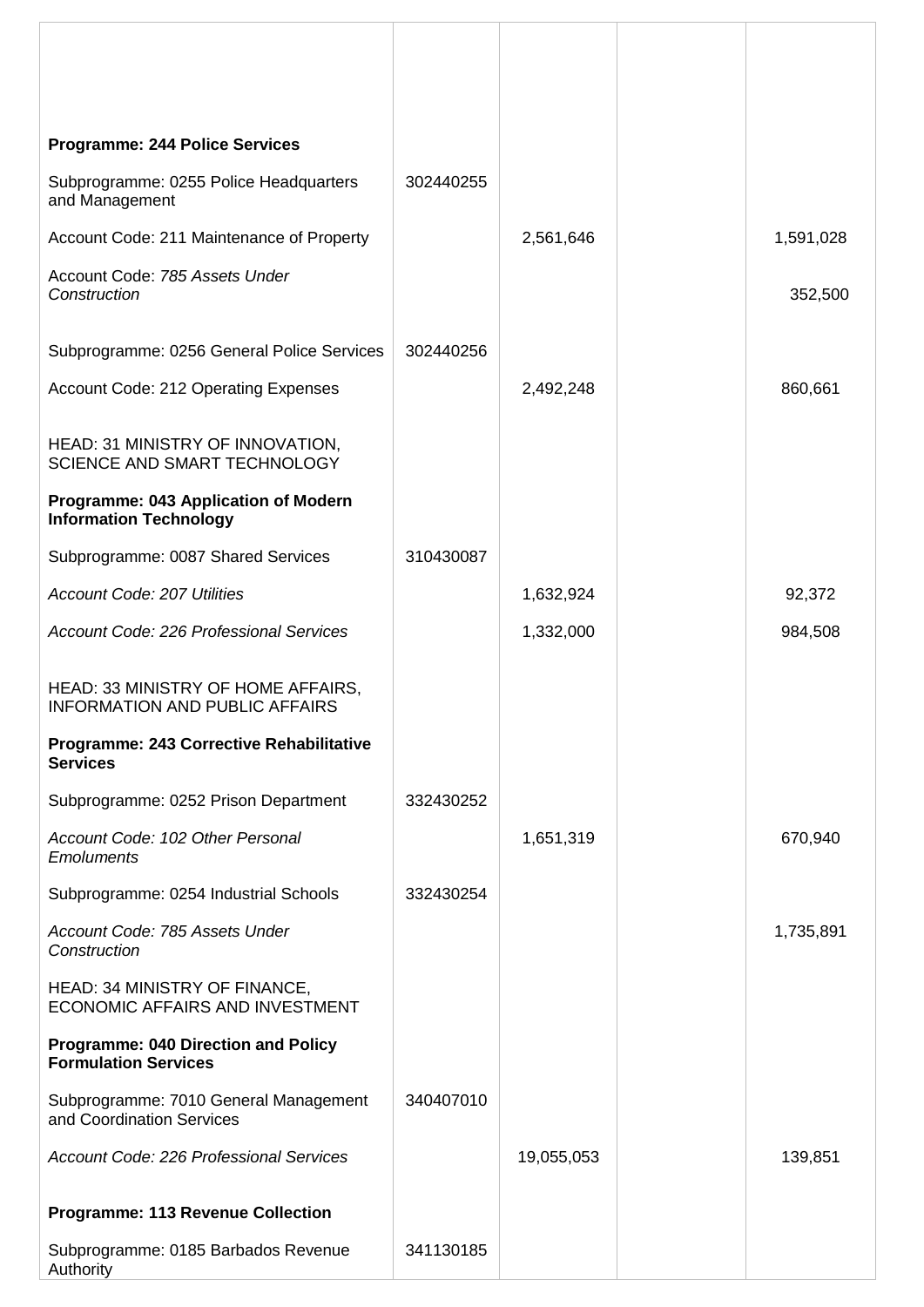| Account Code: 316 Grants to Public<br><b>Institutions</b>                                                  |           | 31,292,700 | 3,507,721  |
|------------------------------------------------------------------------------------------------------------|-----------|------------|------------|
| Account Code: 416 Grants to Public<br><i><b>Institutions</b></i>                                           |           | 1,609,000  | 80,000     |
| <b>Programme: 116 Supplies &amp; Purchasing</b><br><b>Management</b>                                       |           |            |            |
| Subprogramme: 0559 Modernisation of Public<br><b>Procurement Systems</b>                                   | 341160559 |            |            |
| Account Code: 755 Computer Software                                                                        |           |            | 192,850    |
| HEAD: 81 MINISTRY OF TRANSPORT,<br><b>WORKS AND WATER RESOURCES</b>                                        |           |            |            |
| <b>Programme: 510 Road Networks Services</b>                                                               |           |            |            |
| Subprogramme: 0511 Highway Construction<br>and Maintenance Services                                        | 815100511 |            |            |
| Account Code: 102 Other Personal<br><b>Emoluments</b>                                                      |           | 1,174,425  | 229,534    |
| Account Code: 103 Employers Contributions                                                                  |           | 1,683,000  | 28,118     |
| Account Code: 785 Assets under Construction                                                                |           | 7,742,344  | 16,354,091 |
| <b>Programme: 510 Road Networks Services</b>                                                               |           |            |            |
| Subprogramme: 0544 Road and Bridge<br><b>Rehabilitation Scotland District</b>                              | 815100544 |            |            |
| Account Code: 785 Assets under Construction                                                                |           |            | 1,800,000  |
| <b>Programme: 511 Drainage Services</b>                                                                    |           |            |            |
| Subprogramme: 0515 Maintenance of<br>Drainage to Prevent Flooding                                          | 815110515 |            |            |
| Account Code: 102 Other Personal<br><b>Emoluments</b>                                                      |           | 81,021     | 236,299    |
| Account Code: 103 Employers Contributions                                                                  |           | 193,799    | 28,947     |
| <b>HEAD 82: MINISTRY OF ENVIRONMENT</b><br>AND NATIONAL BEAUTIFICATION                                     |           |            |            |
| Programme: 650 Preservation and<br><b>Conservation of the Terrestrial and Marine</b><br><b>Environment</b> |           |            |            |
| Subprogramme: 0117 National Clean-up<br>Program                                                            | 826500117 |            |            |
| Account Code: 752 Machinery and Equipment                                                                  |           |            | 2,610,500  |
| Account Code: 756 Vehicles                                                                                 |           |            | 1,110,000  |
|                                                                                                            |           |            |            |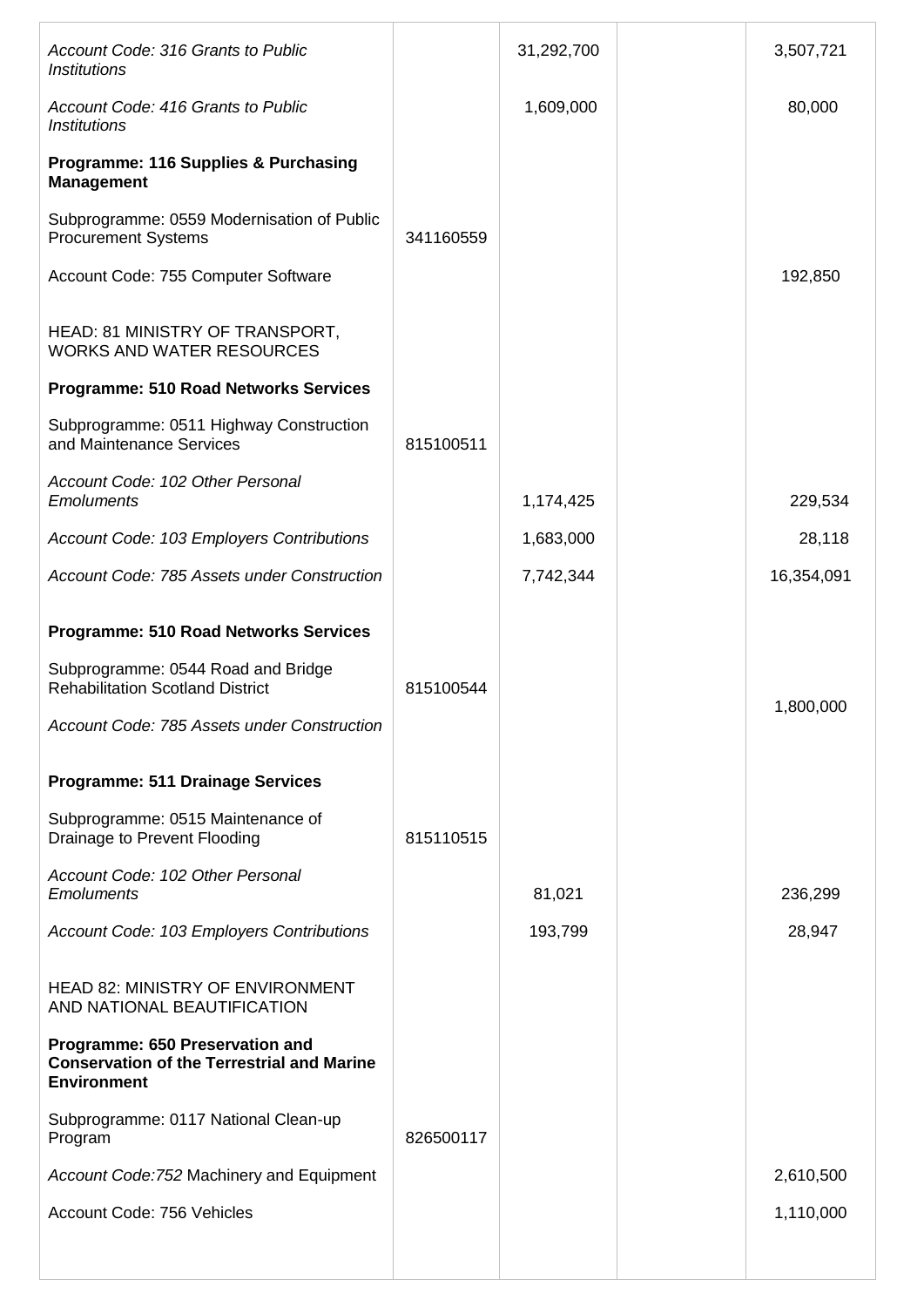| <b>HEAD 83: MINISTRY OF AGRICULTURE</b><br>AND FOOD SECURITY                        |           |            |           |            |
|-------------------------------------------------------------------------------------|-----------|------------|-----------|------------|
| Programme: 160 Measures to Stimulate<br><b>Increased Crop Production</b>            |           |            |           |            |
| Subprogramme: 0636 Barbados Agriculture<br><b>Development Marketing Corporation</b> | 831600636 |            |           |            |
| Account Code: 416 Grants to Public<br><b>Institutions</b>                           |           |            |           | 7,431,041  |
| <b>Programme: 164 General Support Services</b>                                      |           |            |           |            |
| Subprogramme: 0178 Incentives and Other<br><b>Subsidies</b>                         | 831640178 |            |           |            |
| Account Code: 314 Grants to Individuals                                             |           | 8,279,907  | 4,000,000 | 2,637,442  |
| Programme: 165 Ancillary Technical &<br><b>Analytical Services</b>                  |           |            |           |            |
| Subprogramme: 0180 Meteorology<br><b>Department Services</b>                        | 831650180 |            |           |            |
| Account Code: 206 Travel                                                            |           | 65,000     |           | 40,000     |
| Account Code: 210 Supplies and Materials                                            |           | 37,500     |           | 30,000     |
| Account Code: 211 Maintenance of Property                                           |           | 162,000    |           | 50,000     |
| Account Code: 212 Operating Expenses                                                |           | 69,000     |           | 25,000     |
| Account Code: 226 Professional Services                                             |           | 90,000     |           | 70,000     |
| Account Code: 752 Machinery and Equipment                                           |           | 20,000     |           | 150,000    |
| <b>HEAD: 86 MINISTRY OF HEALTH AND</b><br><b>WELLNESS</b>                           |           |            |           |            |
| <b>Programme: 366 National Crisis</b><br><b>Management</b>                          |           |            |           |            |
| Subprogramme: 6200 Programme<br>Management COVID-19                                 | 863666200 |            |           |            |
| Account Code: 316 Grants to Public<br><b>Institutions</b>                           |           | 15,988,536 |           | 8,000,000  |
| Account Code: 416 Grants to Public<br><b>Institutions</b>                           |           |            |           | 15,192,400 |
| HEAD: 87 MINISTRY OF EDUCATION,<br>TECHNOLOGICAL AND VOCATIONAL<br><b>TRAINING</b>  |           |            |           |            |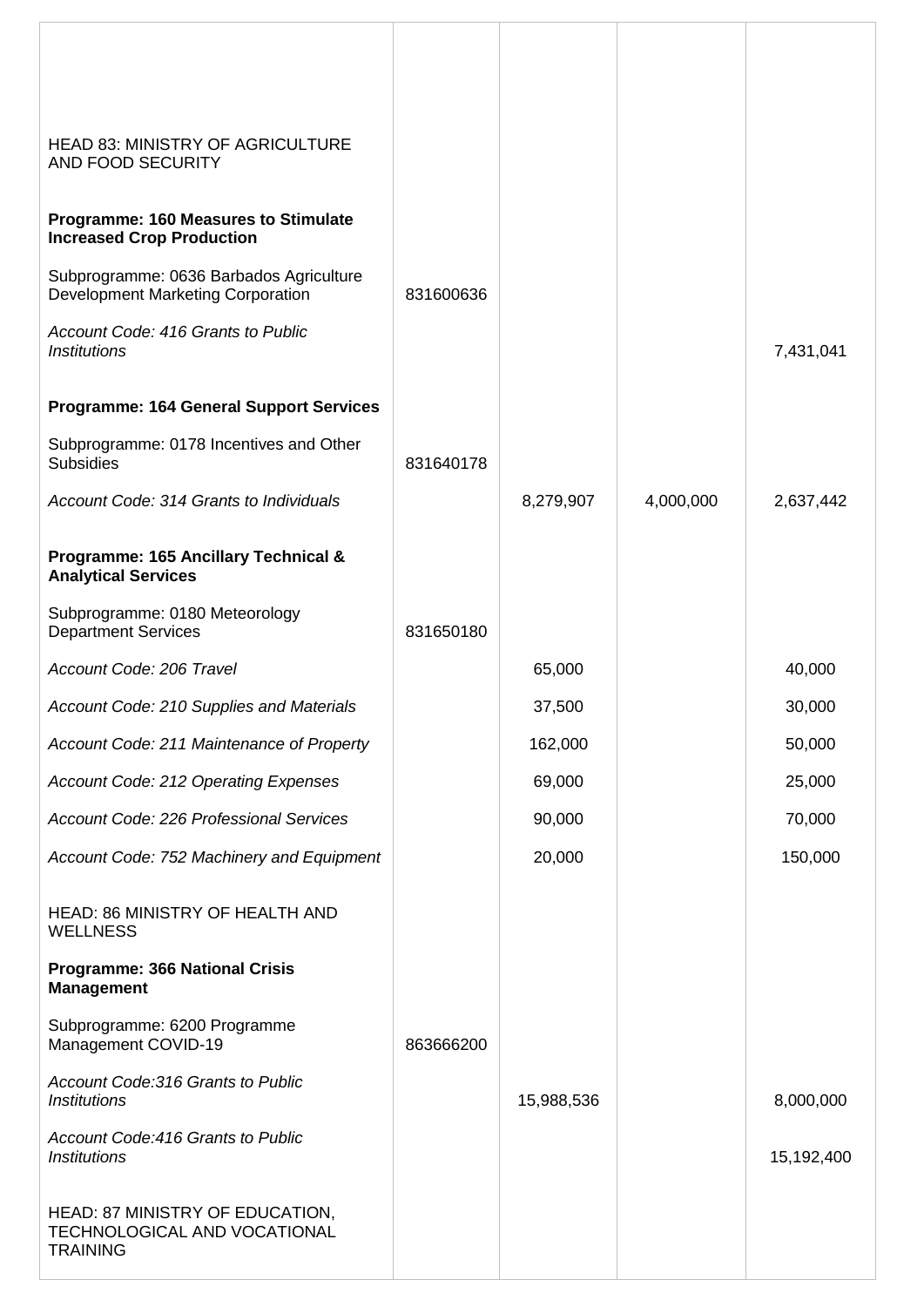| <b>Programme: 040 Direction &amp; Policy</b><br><b>Formulation Services</b> |           |           |           |
|-----------------------------------------------------------------------------|-----------|-----------|-----------|
| Subprogramme: 7100 General Management<br>and Coordination Services          | 870407100 |           |           |
| <b>Account Code: 226 Professional Services</b>                              |           | 327,144   | 136,000   |
| <b>Programme: 271 Basic Educational</b><br><b>Development</b>               |           |           |           |
| Subprogramme: 0277 Primary Education<br>Domestic Program                    | 872710277 |           |           |
| Account Code: 211 Maintenance of Property                                   |           | 5,778,054 | 1,891,065 |
| Account Code 751: Property and Plant                                        |           | 1,000,000 | 376,162   |
| <b>Programme: 271 Basic Educational</b><br><b>Development</b>               |           |           |           |
| Subprogram 0302:<br><b>Education Sector</b><br><b>Enhancement Program</b>   | 872710302 |           |           |
| Account Code: 223 Structures                                                |           |           | 385,133   |
| Account Code: 752 Machinery & Equipment                                     |           | 190,000   | 7,005,000 |
| <b>Programme: 272 Secondary</b>                                             |           |           |           |
| Subprogramme 0307: New Horizons Academy                                     | 872720307 |           |           |
| Account Code: 211 Maintenance of Property                                   |           | 25,000    | 150,000   |
| Subprogramme: 0650 Harrison College                                         | 872720650 |           |           |
| <b>Account Code: 226 Professional Services</b>                              |           | 20,000    | 24,365    |
| Account Code: 751 Property and Plant                                        |           | 112,200   | 400,429   |
| Subprogramme: 0642 Alma Parris                                              | 872720642 |           |           |
| Account Code: 785 Assets under Construction                                 |           |           | 1,947,213 |
| <b>Programme: 273 Tertiary</b>                                              |           |           |           |
| Subprogramme 0569: Higher Education<br>Development Unit Department          | 872730569 |           |           |
| Account Code: 102 Other Personal<br><b>Emoluments</b>                       |           | 24,729    | 57,285    |
| <b>Account Code: 226 Professional Services</b>                              |           | 60,000    | 571,020   |
| Account Code: 785 Assets Under<br>Construction                              |           |           | 1,656,300 |
| <b>Programme: 275 Special Services</b>                                      |           |           |           |
| Subprogramme 0294: School Meals<br>Department                               | 872750294 |           |           |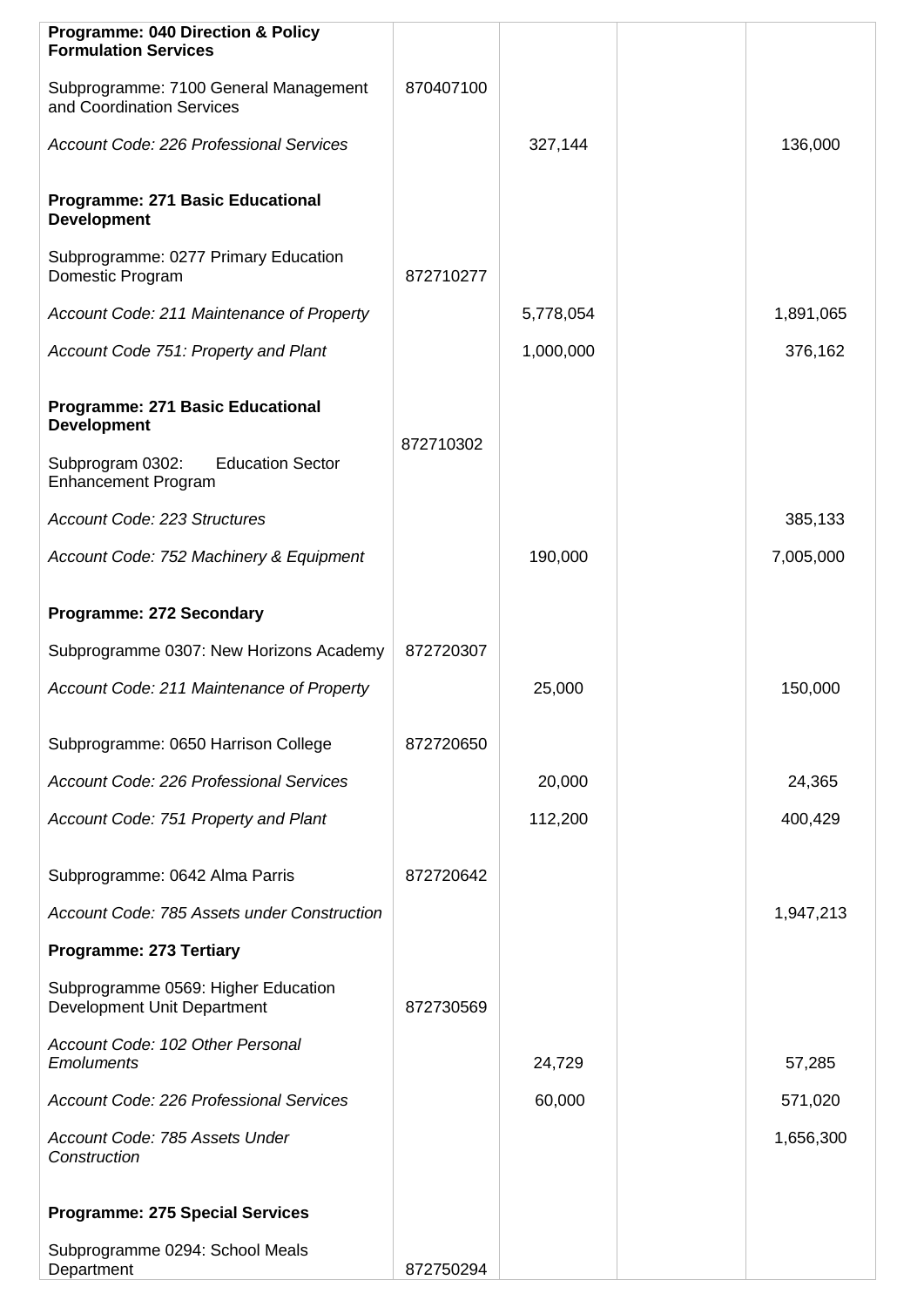| Account Code: 785 Assets Under<br>Construction                     |           |           | 114,000   |
|--------------------------------------------------------------------|-----------|-----------|-----------|
| HEAD: 91 MINISTRY OF YOUTH, SPORTS<br>AND COMMUNITY EMPOWERMENT    |           |           |           |
| <b>Programme: 277 Youth and Sports</b>                             |           |           |           |
| Subprogramme: 7110 General Management<br>and Coordination Services | 912777110 |           |           |
| Account Code: 212 Other Operating Expenses                         |           | 1,604,574 | 4,970,284 |
| <b>Programme: 422 Community Development</b>                        |           |           |           |
| Subprogramme: 0426 Community<br><b>Development Department</b>      | 914220426 |           |           |
| Account Code: 785 Assets Under<br>Construction                     |           | 1,077,215 | 1,722,224 |
| <b>Programme: 425 Promotion of Sporting</b><br><b>Achievement</b>  |           |           |           |
| Subprogramme: 0432 National Sports Council                         | 914250432 |           |           |
| Account Code: 416 Grants to Public<br><i><b>Institutions</b></i>   |           | 1,135,000 | 2,660,000 |
|                                                                    |           |           |           |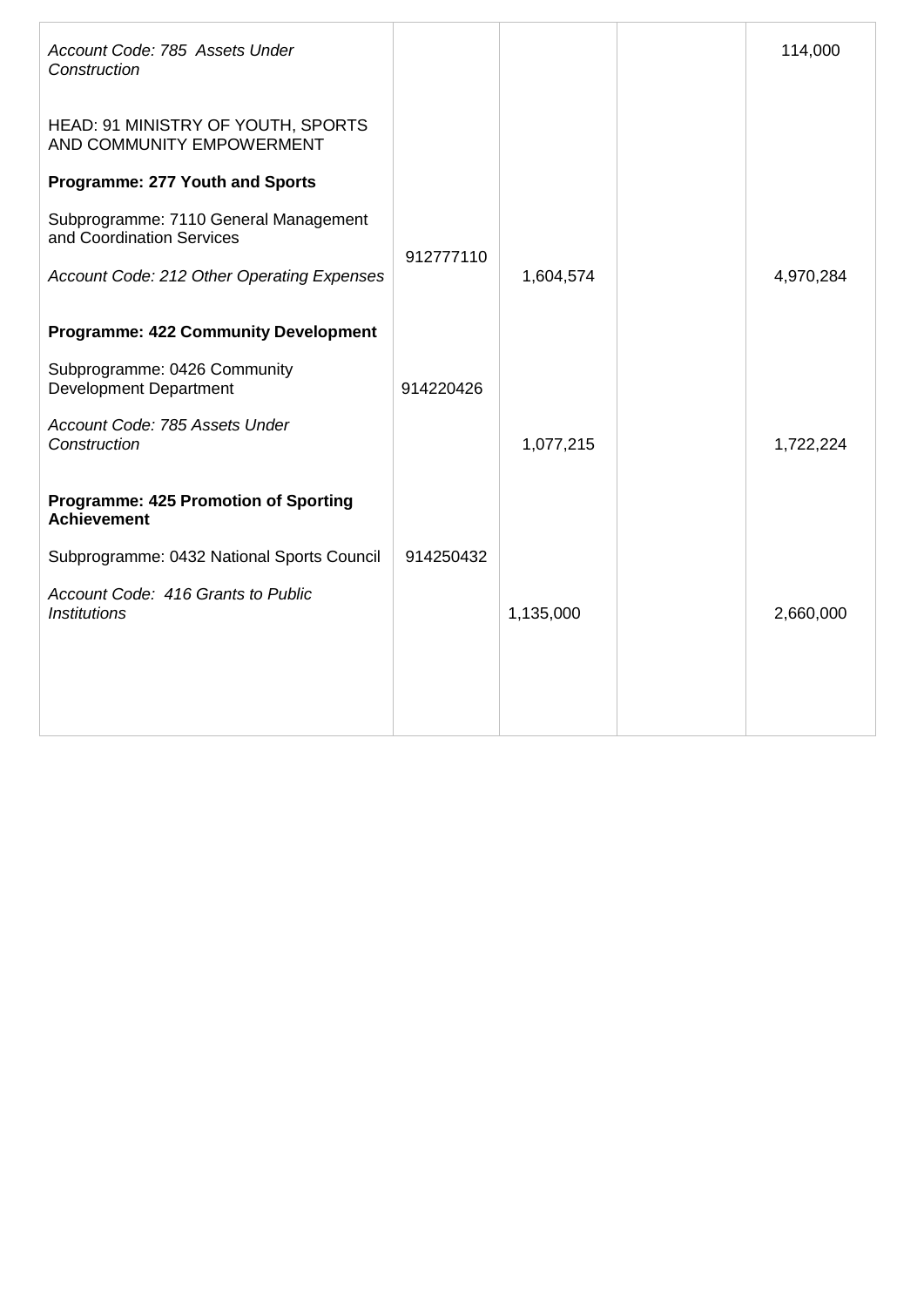The sum of two million eight hundred dollars (\$2,800,000) should be approved under Head 12 - Parliament as follows:

| Head 12               | : Parliament                          |
|-----------------------|---------------------------------------|
| <b>Programmed 030</b> | : Parliament                          |
| Sub-Programme 0030    | : Management Commission of Parliament |
| <b>Account Code</b>   | : 416: Grants to Public Institutions  |

The Sum of \$2,800,000 is required to facilitate renovations to the East Wing.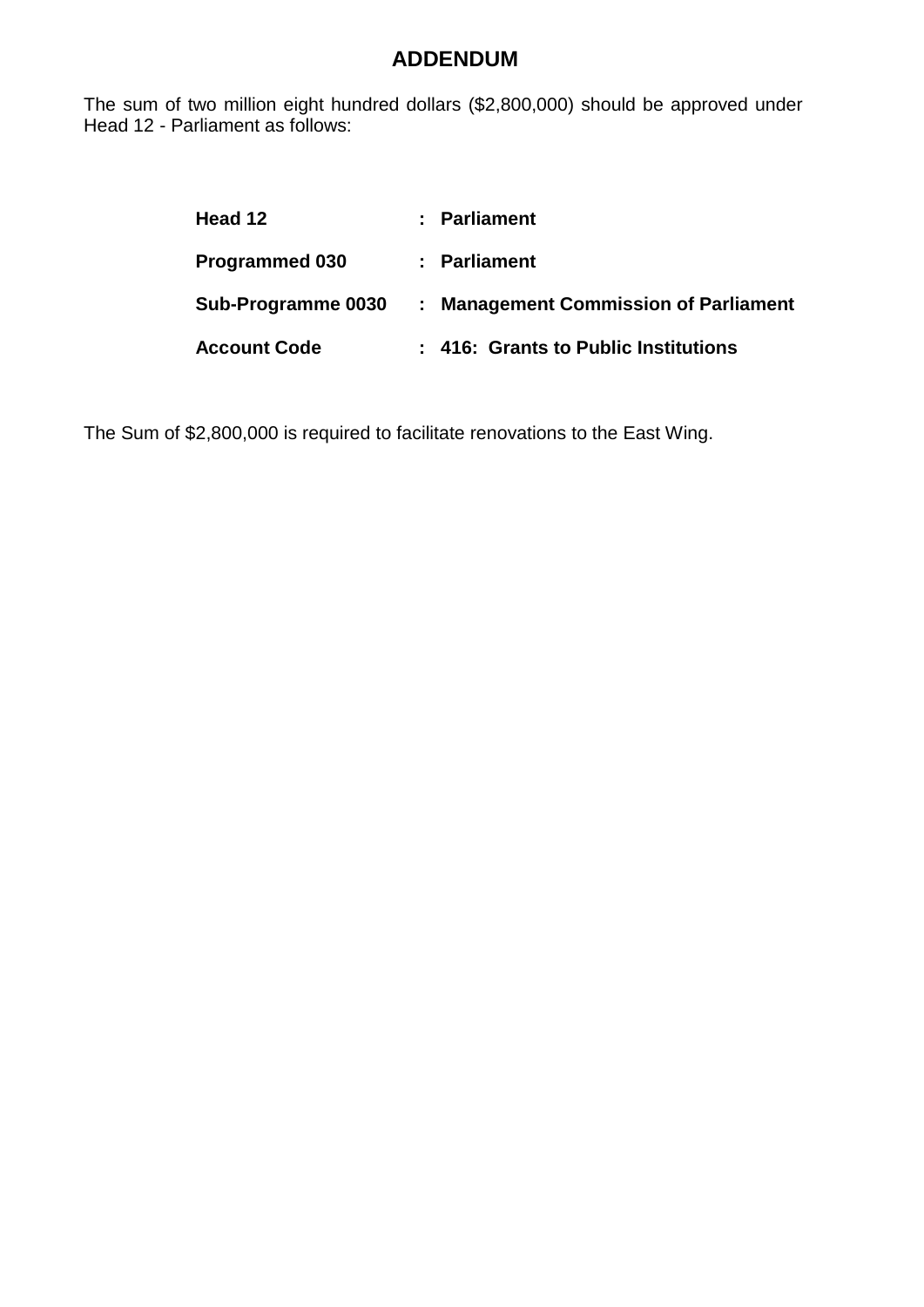The sum of one million seven hundred and thirty-five thousand dollars (\$1,735,000) should be approved under Head 13 – Prime Minister's Office as follows:

## **HEAD 13: PRIME MINISTER'S OFFICE**

**Programme 041: National Defence and Security Preparedness**

**Subprogramme 0043: Barbados Defence Force**

**Account Code 416: Grants to Public Institutions \$1,735,000**

The sum of one million seven hundred and thirty-five thousand dollars (\$1,735,000) is required to meet capital cost of the Barbados Defence Force to the end of March 31, 2022.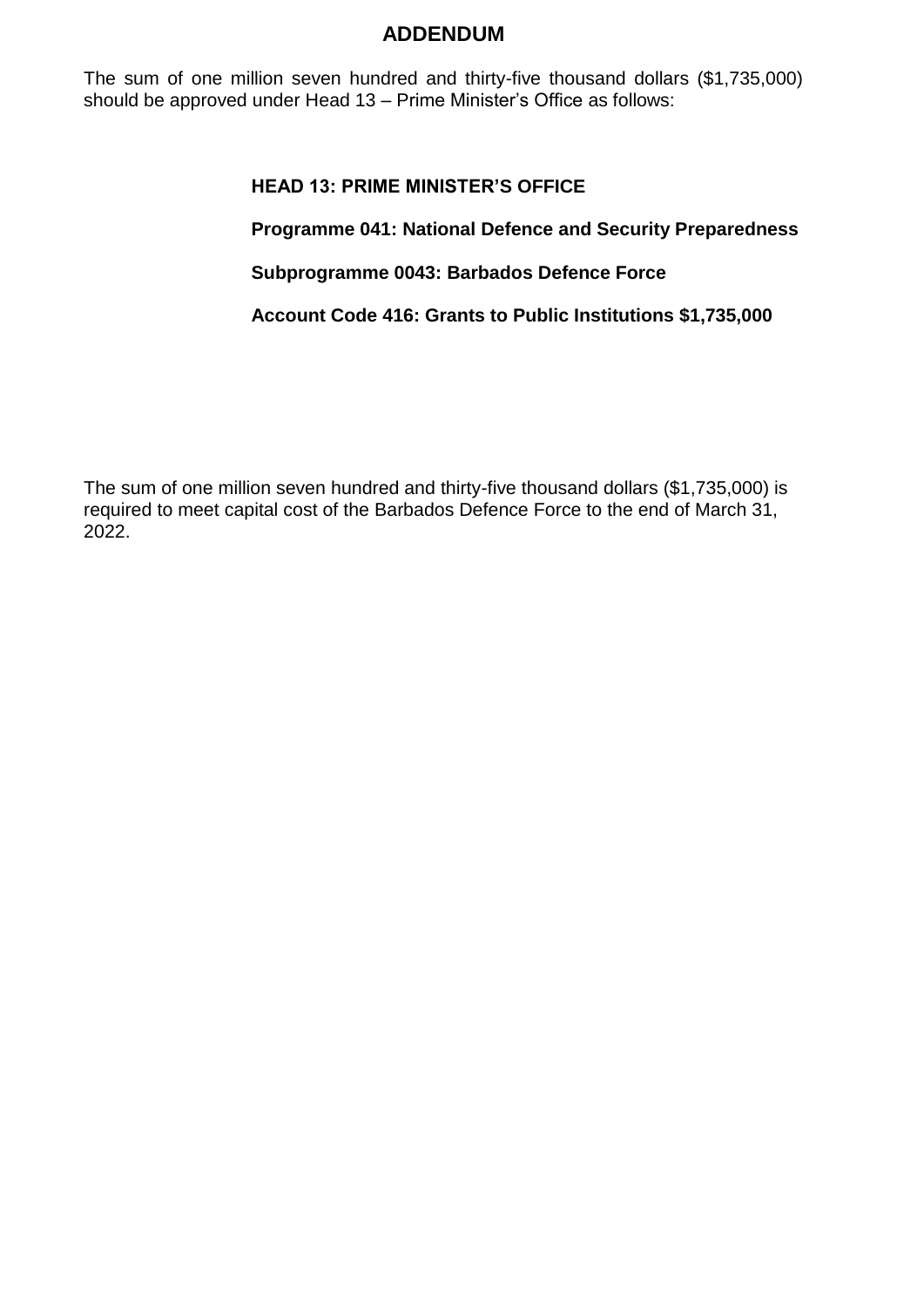The Office of the Attorney General is seeking the sum of **Three Million, nine hundred and thirty-seven thousand, five hundred and fifty dollars, (\$3,937,550.00.)** to supplement Head 30 Attorney General as follows:

| Head 30:<br>Program 040:                                                | <b>Attorney General</b><br>Direction and Policy Formulation<br><b>Services</b>                                                                    |
|-------------------------------------------------------------------------|---------------------------------------------------------------------------------------------------------------------------------------------------|
| Subprogram 0240:                                                        | <b>Forensics Services</b>                                                                                                                         |
| <b>SAC 211:</b>                                                         | \$633,361<br>Maintenance of Property                                                                                                              |
| Program 0240:<br>Subprogram 0246:<br><b>SAC 226:</b>                    | <b>Legal Services</b><br><b>Parliamentary Counsel Services</b><br><b>Professional Services</b><br>\$500,000                                       |
| Program 0244:<br>Subprogram 0255:<br><b>SAC 211:</b><br><b>SAC 785:</b> | <b>Police Services</b><br>Police Headquarters and Management<br>Maintenance of Property \$1,591,028<br><b>Assets Under Construction \$352,500</b> |
| Program 0244:<br>Subprogram 0256:<br><b>SAC 212:</b>                    | <b>Police Services</b><br><b>General Police Services</b><br><b>Other Operating Expenses</b><br>\$860,661                                          |

The sum of \$2,224,389 is required to cover maintenance under Forensics Services and Police Headquarters and Management. The sum of \$852,500 is required for professional services for the Parliamentary Counsel and to design the Impound Facility for the Police Department and \$860,661 for operating expenses under the Police Department.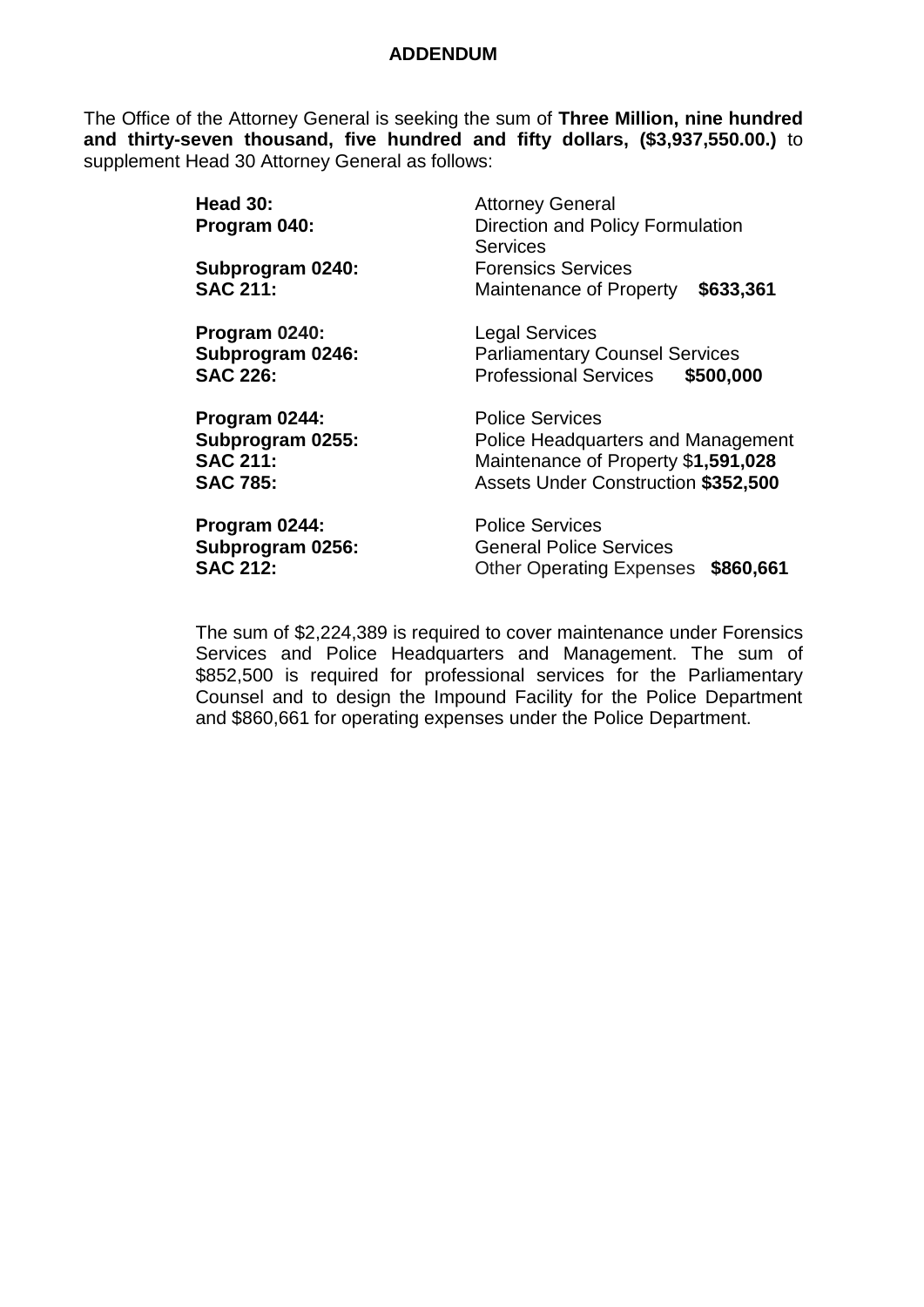The sum of one million seventy-six thousand eight hundred and eighty dollars (\$1,076,880) should be approved under Head 31 - Ministry of Innovation, Science and Smart Technology

| Head $31:$               | <b>Ministry Innovation, Science and Smart</b><br><b>Technology</b> |           |               |                    |
|--------------------------|--------------------------------------------------------------------|-----------|---------------|--------------------|
| <b>Programmed 043:</b>   | <b>Application</b><br><b>Technology</b>                            | <b>of</b> | <b>Modern</b> | <b>Information</b> |
| Sub-Programme 0087:      | <b>Shared Services</b>                                             |           |               |                    |
| <b>Account Code 207:</b> | <b>Utilities - \$92,372</b>                                        |           |               |                    |
| <b>Account Code 226:</b> | <b>Professional Services - \$984,508</b>                           |           |               |                    |

The Sum of \$1,076,880 is required to contract the services of a Project Manager (\$80,000) and to cover the initial cost of the Smart Bridgetown project (\$996,880).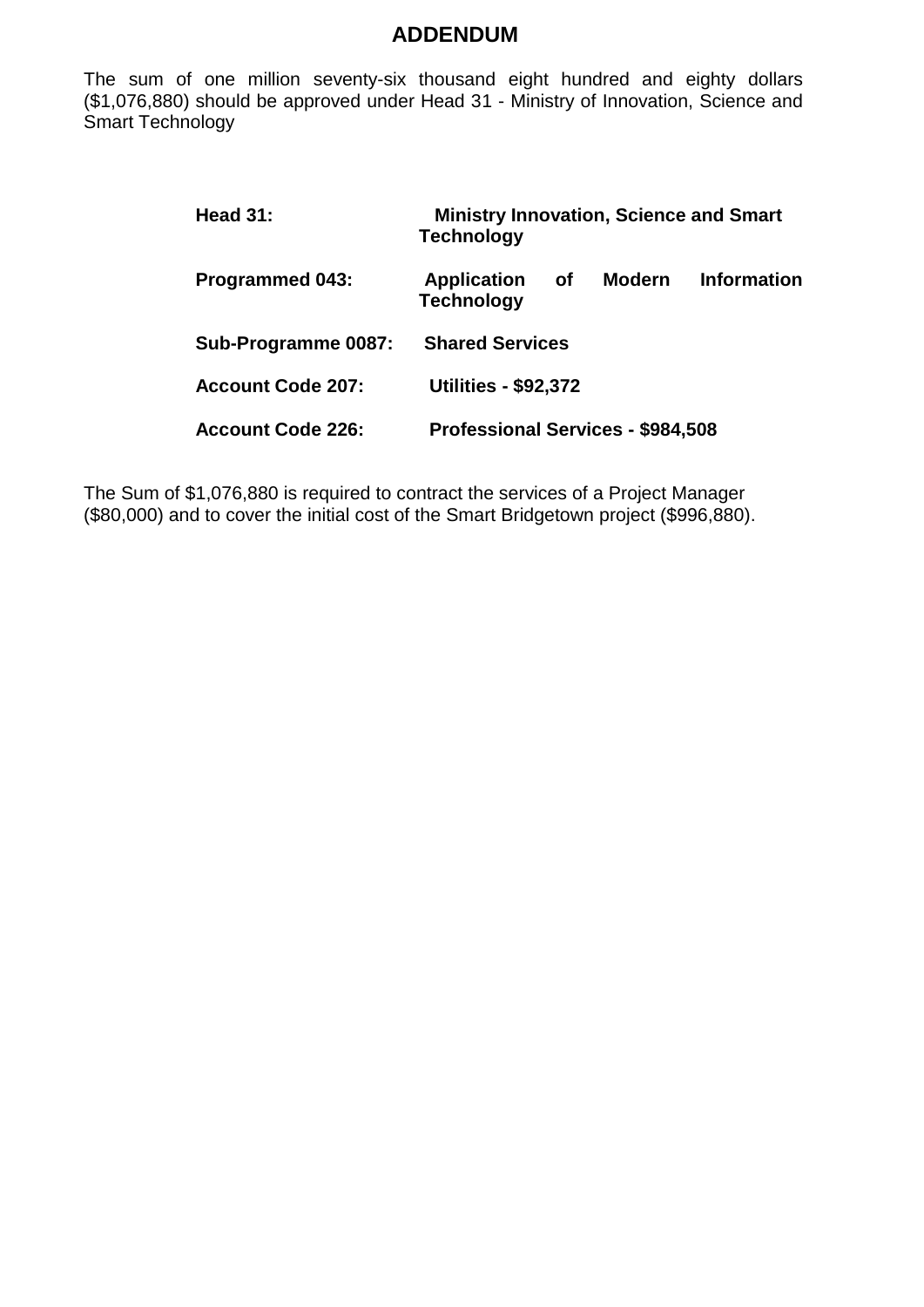The sum of two million four hundred and six thousand eight hundred and thirty-one dollars (\$2,406,831) should be approved under Head 33 - Ministry of Home Affairs, Information and Public Affairs as follows:

| Head 33               | : Ministry of Home Affairs, Information<br>and Public Affairs |
|-----------------------|---------------------------------------------------------------|
| <b>Programmed 243</b> | : Corrective and Rehabilitative Services                      |
| Sub-Programme 0252    | : Prisons Department                                          |
| <b>Account Code</b>   | 102: Other Personal Emoluments-\$670,940                      |

The Sum of \$670,940 is required to cover allowances under the Prison Department.

| Sub-Programme 0254  | : Industrial Schools                         |
|---------------------|----------------------------------------------|
| <b>Account Code</b> | 785: Assets Under Construction - \$1,735,891 |

The Sum of \$1,735,891 is required to relocate the Girls' School at Barrows, St. Lucy to Dodds, St. Philip.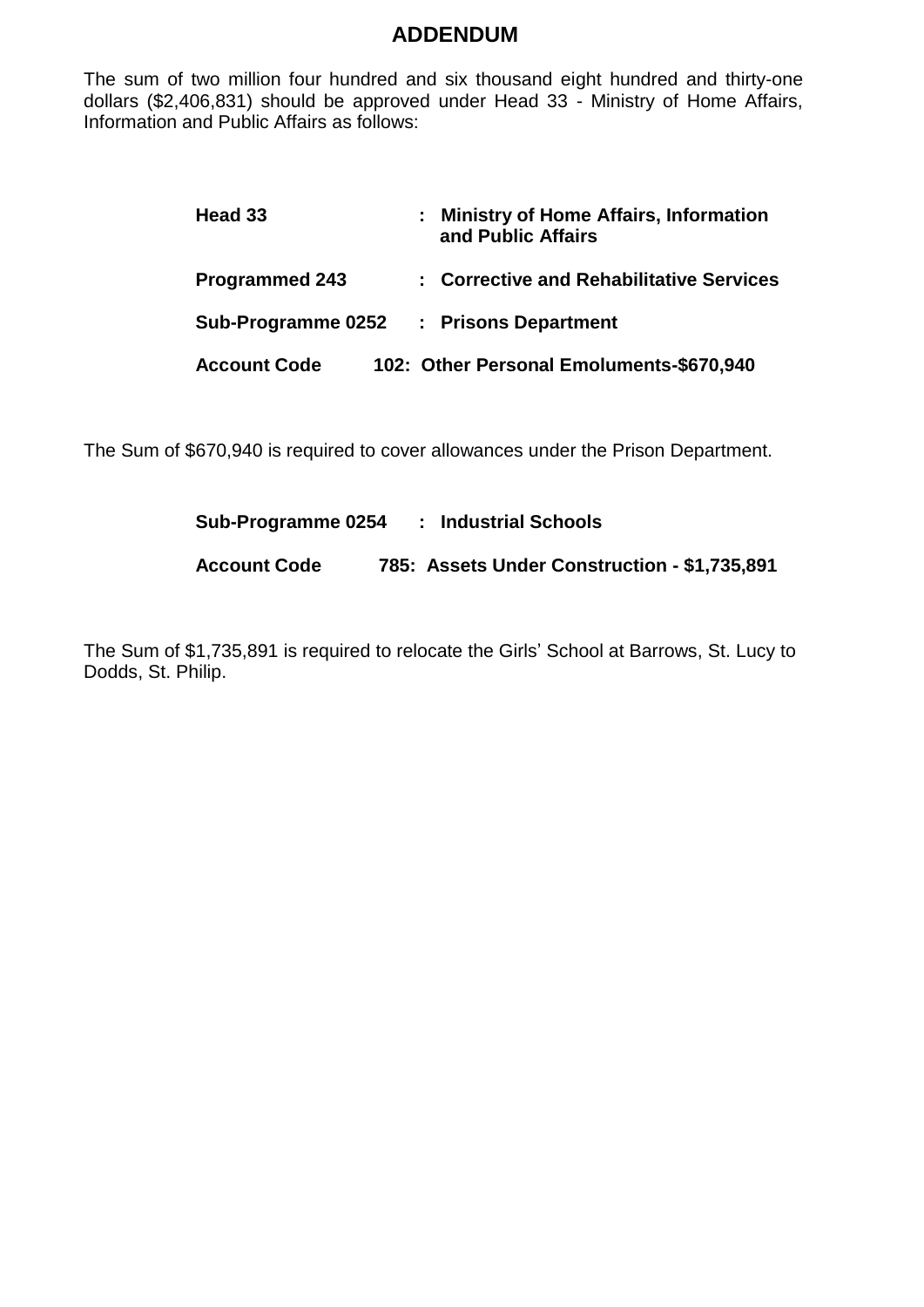The sum of three million nine hundred and twenty thousand four hundred and twentytwo dollars (\$3,920,422) should be approved under Head 34 – Ministry of Finance, Economic Affairs and Investment as follows:

| Head $34$ :           | <b>MINISTRY OF FINANCE, ECONOMIC</b><br><b>AFFAIRS AND INVESTMENT</b> |
|-----------------------|-----------------------------------------------------------------------|
| <b>Programme 040:</b> | <b>Direction &amp; Policy Formulation Services</b>                    |
|                       | <b>Sub-Programme 7010:</b> General Management & Coordination Services |
|                       | Account Code 226: Professional Services - \$139,851                   |

The sum of \$139,851 is required to facilitate the payment of gratuity of 20 percent per year on base salary on the initial contract for the period July 9, 2018 to July 8, 2020 to Dr Kevin Greenidge, Senior Technical Advisor to the Government of Barbados.

| Programme 113: | <b>Revenue Collection</b> |
|----------------|---------------------------|
|----------------|---------------------------|

 **Sub-Programme 0185:** Barbados Revenue Authority

Account Code 316: Grants to Public Institutions - \$3,507,721

Account Code 416: Grants to Public Institutions - \$80,000

The sum of \$3,587,721 is required to meet COVID-19 and other expenditures as well as the purchase of computer equipment.

| Programme 116: | <b>Supplies &amp; Purchasing Management</b> |
|----------------|---------------------------------------------|
|                |                                             |

 **Sub-Programme 0559:** Modernisation of Public Procurement Systems

Account Code 755: Computer Software - \$192,850

The sum of \$192,850 is required to facilitate the purchase of Bonfire procurement software.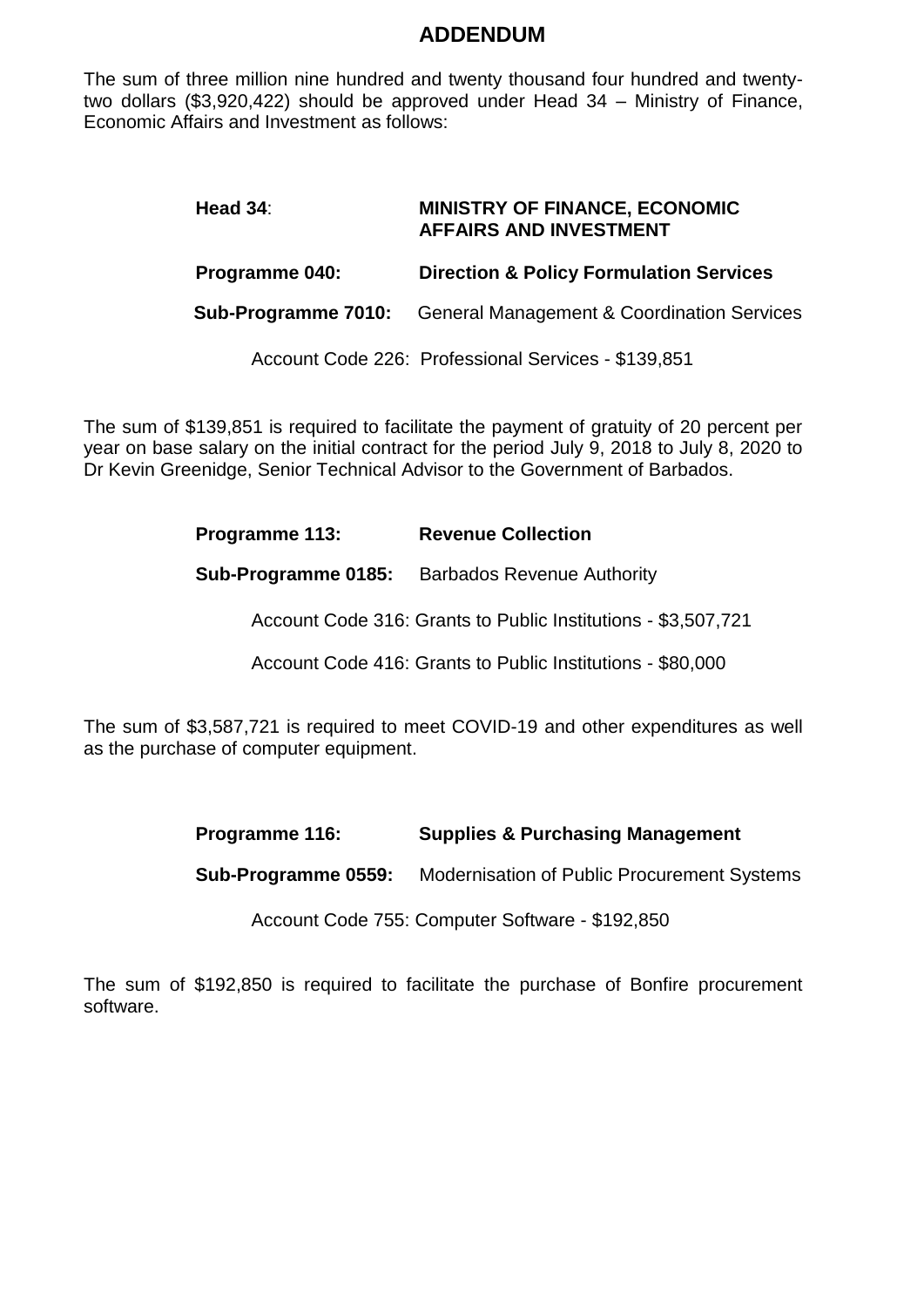The sum of eighteen million six hundred and seventy-six thousand nine hundred and eighty-nine dollars (\$18,676,989) should be approved under Head 81 – Ministry of Transport, Works and Water Resources as follows:

| Head $81$ :         | <b>MINISTRY OF TRANSPORT, WORKS AND</b><br><b>WATER RESOURCES</b> |
|---------------------|-------------------------------------------------------------------|
| Programme 510:      | <b>Road Networks Services</b>                                     |
| Sub-Programme 0511: | <b>Highway Construction and Maintenance</b><br><b>Services</b>    |

Account Code785: Assets under Construction - \$16,354,091

The sum of \$8,725,263 is required to facilitate payment to contractors working on Highway 1 and the sum of \$7,628,828 is to facilitate payment for milling and paving and reconstruction of roads for the remainder of the financial year (2021-2022).

| Programme 510:      | <b>Road Networks Services</b>                                  |
|---------------------|----------------------------------------------------------------|
| Sub-Programme 0511: | <b>Highway Construction and Maintenance</b><br><b>Services</b> |
|                     | Account Code102: Other Personal Emoluments - \$229,534         |
|                     | Account Code 103: Employers Contributions - \$28,118           |
|                     |                                                                |
| Programme 511:      | <b>Drainage Services</b>                                       |
| Sub-Programme 0515: | Maintenance of Drainage to<br><b>Prevent Flooding</b>          |
|                     | Account Code102: Other Personal Emoluments - \$236,299         |
|                     | Account Code103: Employers Contributions - \$28,947            |

The sum of \$522,898 is required to facilitate payment of overtime for staff who work in the areas of highway construction and maintenance and the drainage division.

| <b>Programme 510:</b> | <b>Road Networks Services</b>                              |
|-----------------------|------------------------------------------------------------|
| Sub-Programme 0544:   | Road and Bridge Rehabilitation Scotland<br><b>District</b> |

Account Code785: Assets under Construction - \$1,800,000

The sum of \$1,800,000 is required to facilitate payment for consultancy, engineering and quantity surveying services for the Scotland District road project (Complant).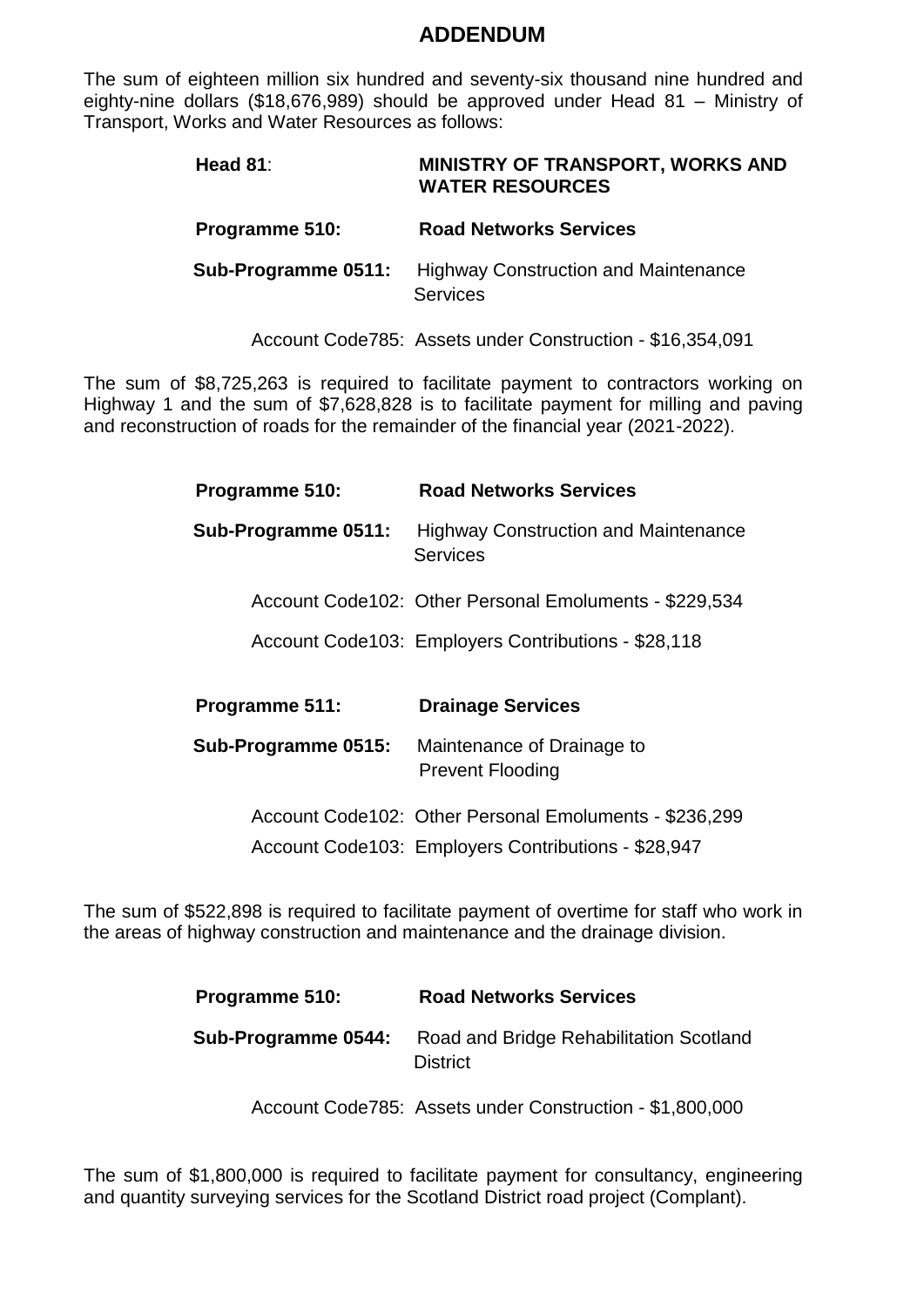The sum of three million seven hundred and twenty thousand five hundred dollars (\$3,720,500) should be approved under Head 82: Ministry of Environment and National Beautification as follows:

#### **Head 82: Ministry of Environment and National Beautification**

**Program 650: Preservation and Conservation of the Terrestrial and Marine Environment** 

### **Subprogram 0117: National Clean-up Program**

Account Code: 752 Machinery and Equipment \$2,610,500 Account Code 756 Vehicles \$1,110,000

The sum of \$3,720,500 is required to purchase capital items for the 'Barbados Beautification Programme' initiative, which is managed by the National Conservation Commission (NCC).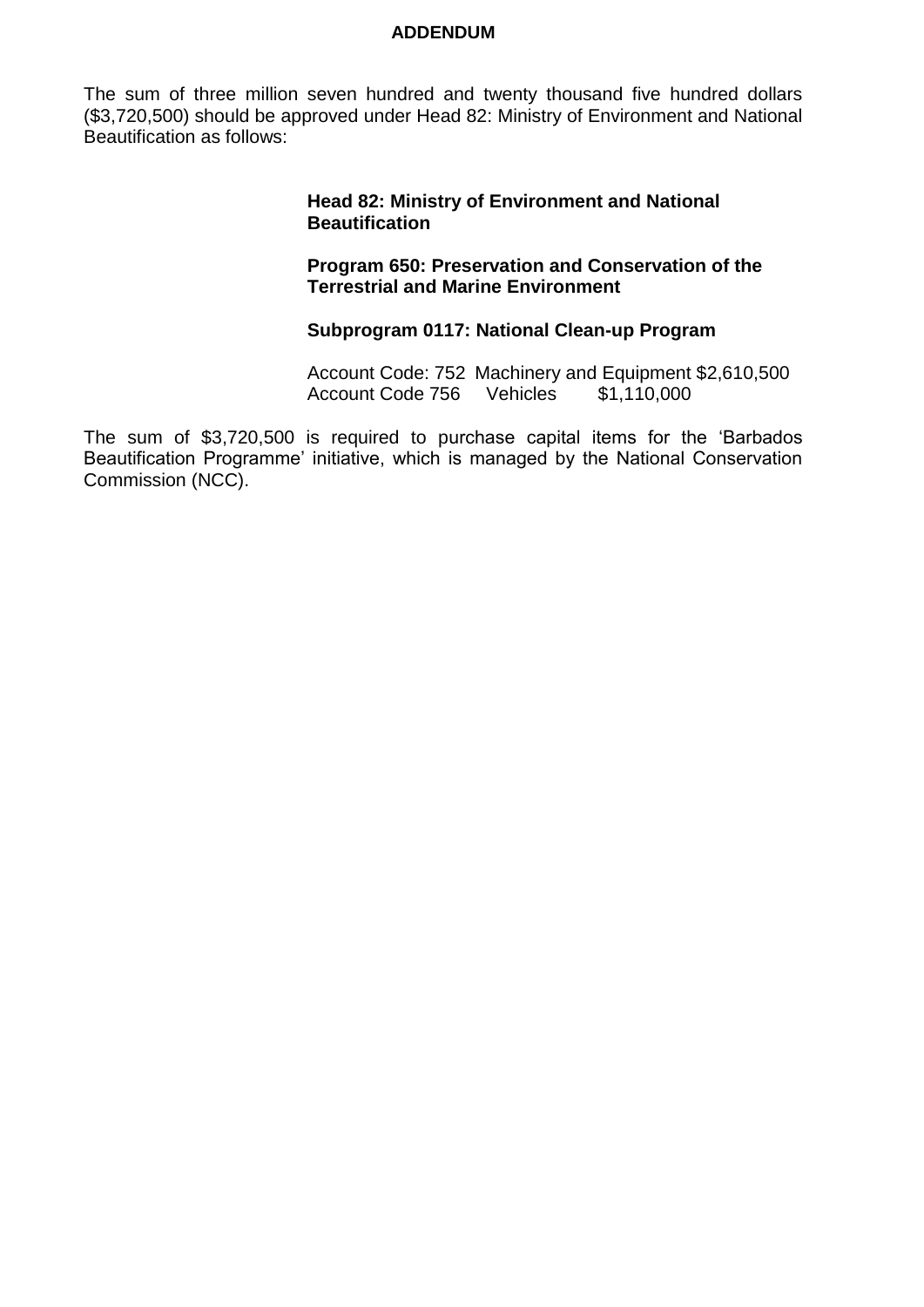The sum of ten million four hundred and thirty three thousand four hundred and eightythree dollars (\$10,433,483) should be approved under Head 83: Ministry of Agriculture and Food Security as follows:

## **Head 83: Ministry of Agriculture and Food Security**

**Programme 160: Measures to Stimulate Increased Crop Production**

### **Sub-programme 0636: Barbados Agricultural Development Marketing Corporation**

Account Code 416: Grants to Public Institutions \$7,431,041

The sum of \$7,431,041 is required for the Lears Project.

### **Program 164: General Support Services**

## **Subprogram 0178: Incentives and Other Subsidies**

Account Code: 314- Grants to Individuals - \$2,637,442

The sum of \$2,637,442 is required to pay the Climate Mitigation Subsidy for the Sugar Farmers.

| <b>Programme 165:</b> Ancillary Technical and Analytical Services |  |
|-------------------------------------------------------------------|--|
| Sub-programme 0180: Meteorology Department Services               |  |
| Account Code 206: Travel \$40,000                                 |  |
| Account Code 210: Supplies and Materials \$30,000                 |  |
| Account Code 211: Maintenance of Property \$50,000                |  |
| Account Code 212: Operating Expenses \$25,000                     |  |
| Account Code 226: Professional Services \$70,000                  |  |
| Account Code 752: Machinery and Equipment \$150,000               |  |

The sum of \$365,000 is required for operating expenses and a current National Emergency Warning System.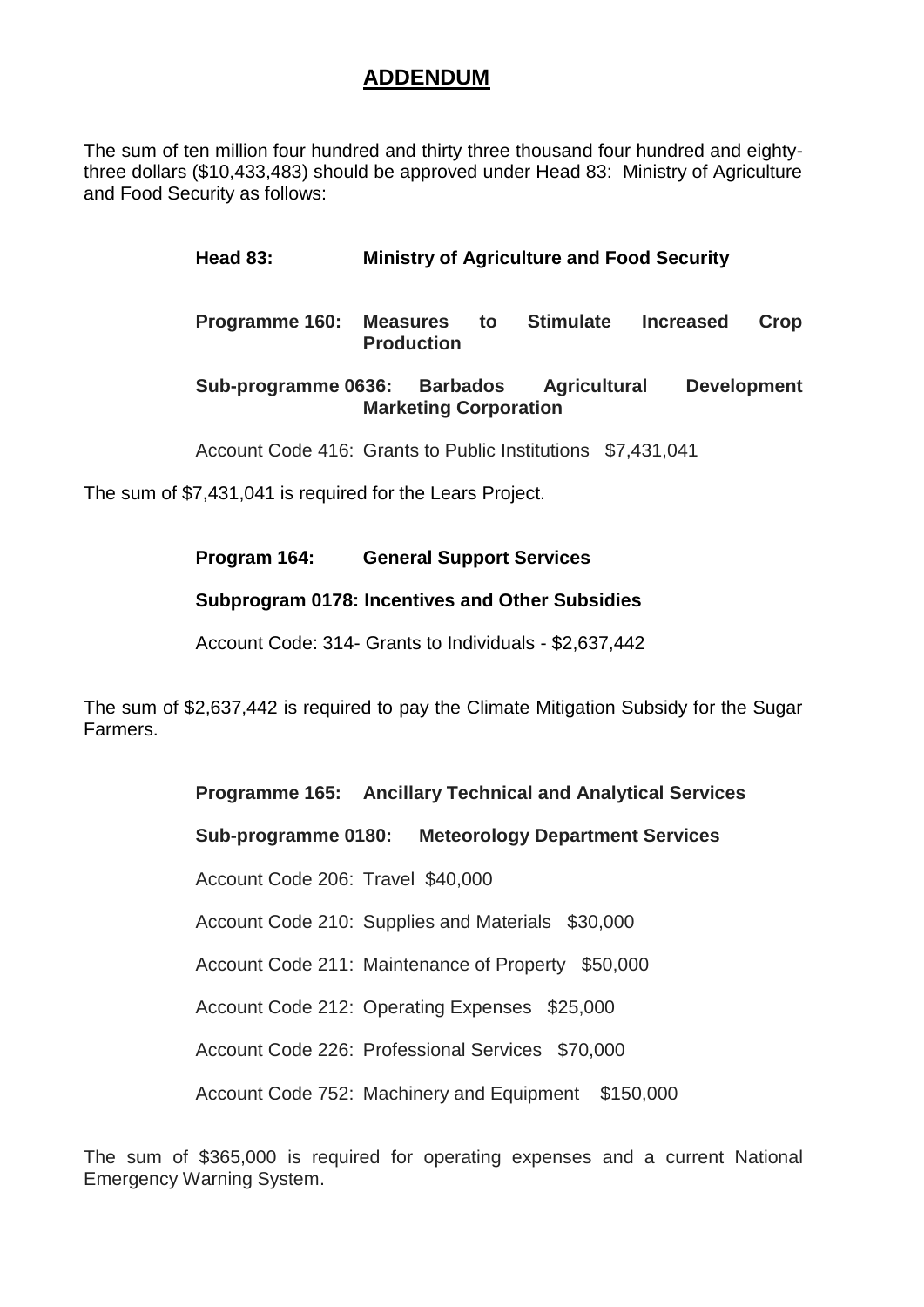The sum of twenty-three million one hundred and ninety-two thousand four hundred dollars (\$23,192,400) should be approved under Head 86 – Ministry of Health and Wellness as follows:

| Head $86$ :         | <b>MINISTRY OF HEALTH AND WELLNESS</b>                         |
|---------------------|----------------------------------------------------------------|
| Programme 366:      | <b>National Crisis Management</b>                              |
| Sub-Programme 6200: | Programme Management COVID-19 (QEH)                            |
|                     | Account Code 316: Grants to Public Institutions - \$8,000,000  |
|                     | Account Code 416: Grants to Public Institutions - \$15,192,400 |
|                     |                                                                |

The sum of \$23,192,400 is required to meet the cost associated with responding to the Delta wave of the Covid-19 pandemic.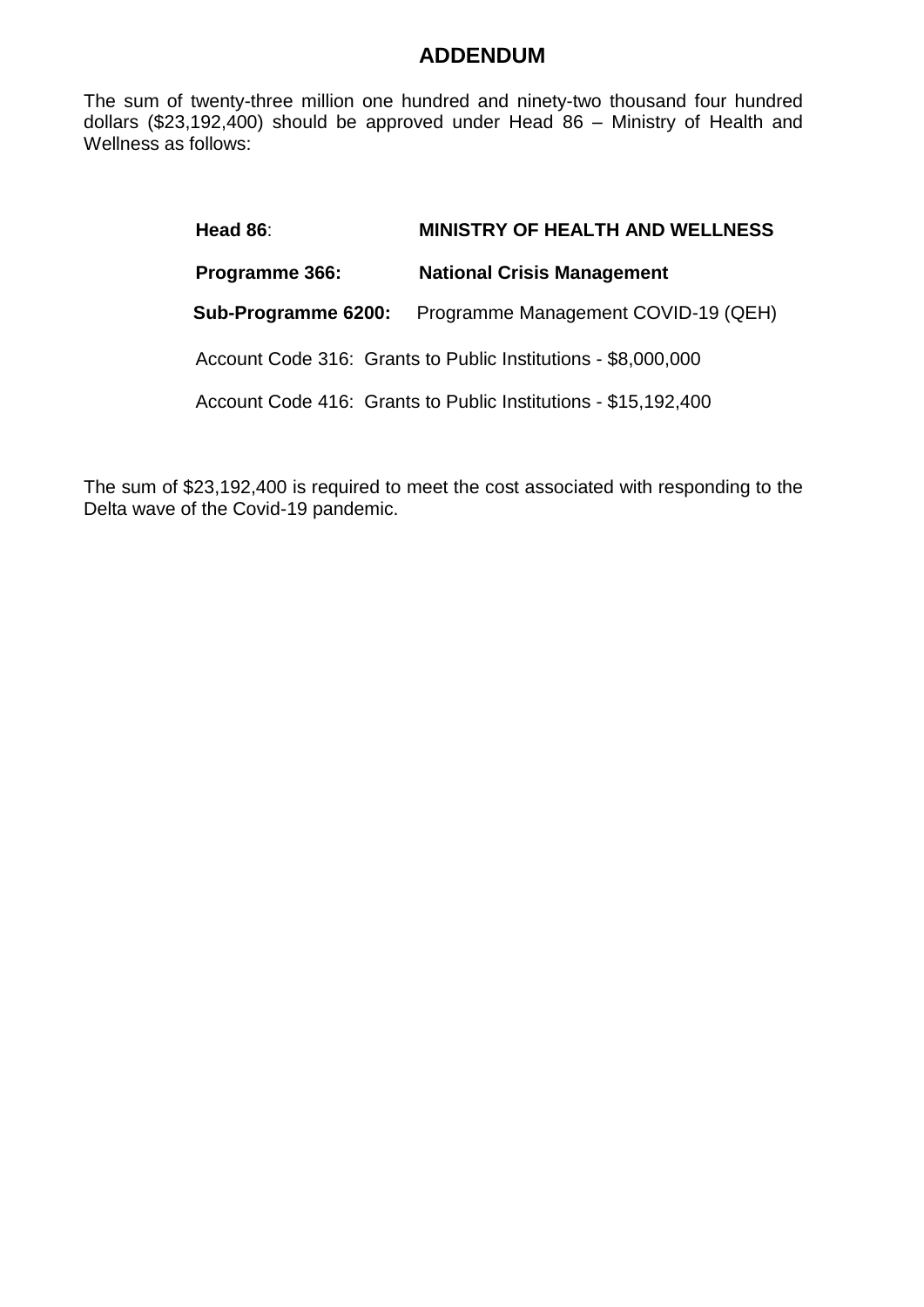The sum of fourteen million seven hundred and thirteen thousand, nine hundred and seventy-two dollars (\$14,713,972) should be approved under Head 87 – Ministry of Education, Technological and Vocational Training as follows:

| Head 87:           | <b>MINISTRY OF EDUCATION,</b><br><b>TECHNOLOGICAL AND VOCATIONAL</b><br><b>TRAINING</b> |
|--------------------|-----------------------------------------------------------------------------------------|
| Programme 040:     | <b>Direction &amp; Policy Formulation Services</b>                                      |
| Subprogramme 7100: | <b>General Management and Coordination</b><br><b>Services</b>                           |

Account Code: 226 Professional Services - \$136,000

The sum of \$136,000 is required to cover projected expenditure under the Support Services Unit (SSU) for psychological and family support services, online assessment training, mental health support, student support services and team building for the new Safety Officers and School Counsellors.

| Programme 271:     | <b>Basic Educational Development</b>                    |
|--------------------|---------------------------------------------------------|
| Subprogramme 0277: | <b>Primary Education Domestic Program</b>               |
|                    | Account Code: 211 Maintenance of Property - \$1,891,065 |
|                    | Account Code 751: Property and Plant - \$376,162        |

The sum of \$1,891,065 is required to allow the Education Technical Management Unit (ETMU) to carry out Ad Hoc Maintenance Programme across the nursery and primary schools and the sum of \$376,162 is required to construct additional classroom space at the George Lamming Primary School for Special Needs Students.

| Programme 271:   | <b>Basic Educational Development</b>        |
|------------------|---------------------------------------------|
| Subprogram 0302: | <b>Education Sector Enhancement Program</b> |

Account Code 223: Structures - \$ 385,133

Account Code: 752 Machinery & Equipment - \$7,005,000

The sum of \$385,133 is required to facilitate fence-to-fence wireless internet connectivity in all schools. The sum of \$7,005,000 provides for the procurement of electronic devices to facilitate access to the online learning environment.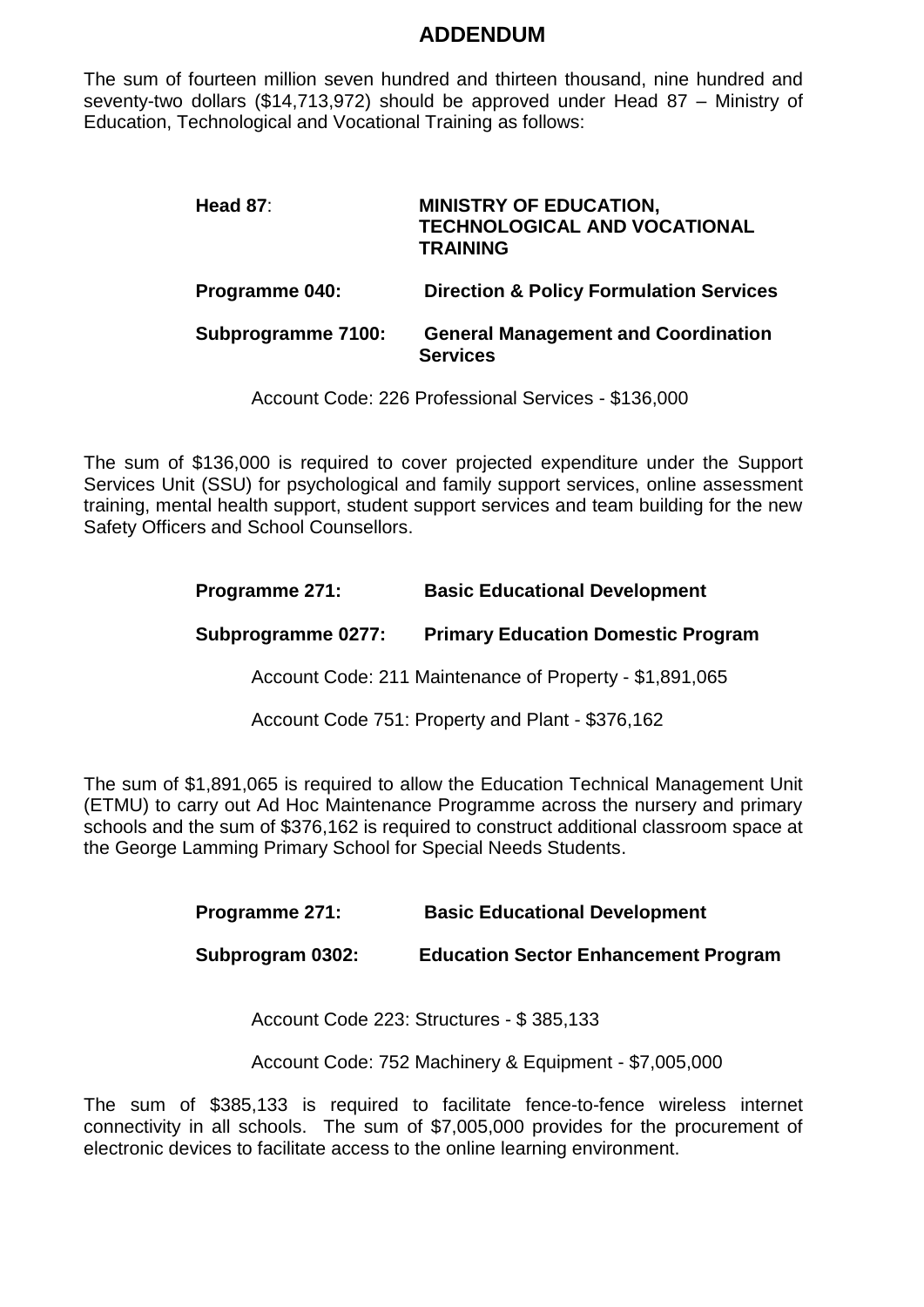### **Programme 272: Secondary**

**Sub-Programme 0307:** New Horizons Academy

Account Code211: Maintenance of Property - \$150,000

The sum of \$150,000 is required to transform the New Horizon Academy from a special school to a secondary school.

**Programme 272: Secondary**

 **Sub-Programme 0650:** Harrison College

Account Code 226: Professional Services - \$24,365

Account Code751: Property and Plant - \$400,429

The sum of \$424,794 is required to facilitate renovations to the Staff room at Harrison College.

| Programme 272:                         | <b>Secondary</b> |
|----------------------------------------|------------------|
| <b>Sub-Programme 0642:</b> Alma Parris |                  |

Account Code785: Assets under Construction - \$1,947,213

The sum of \$1,947,213 is required to carry out renovations to the Alma Parris Memorial School (Phase 1)

**Programme 275: Special Services**

## **Subprogramme 0294: School Meals Department**

Account Code: 785 Assets Under Construction - \$114,000

The sum of \$114,000 is required to cover pre-construction cost for the Project Manager fees at the School Meals project.

## **Programme 273: Tertiary**

## **Subprogramme 0569: Higher Education Development Unit**

Account Code: 102 Other Personal Emoluments - \$57,285

Account Code: 226 Professional Services - \$571,020

Account Code: 785 Assets Under Construction- \$1,656,300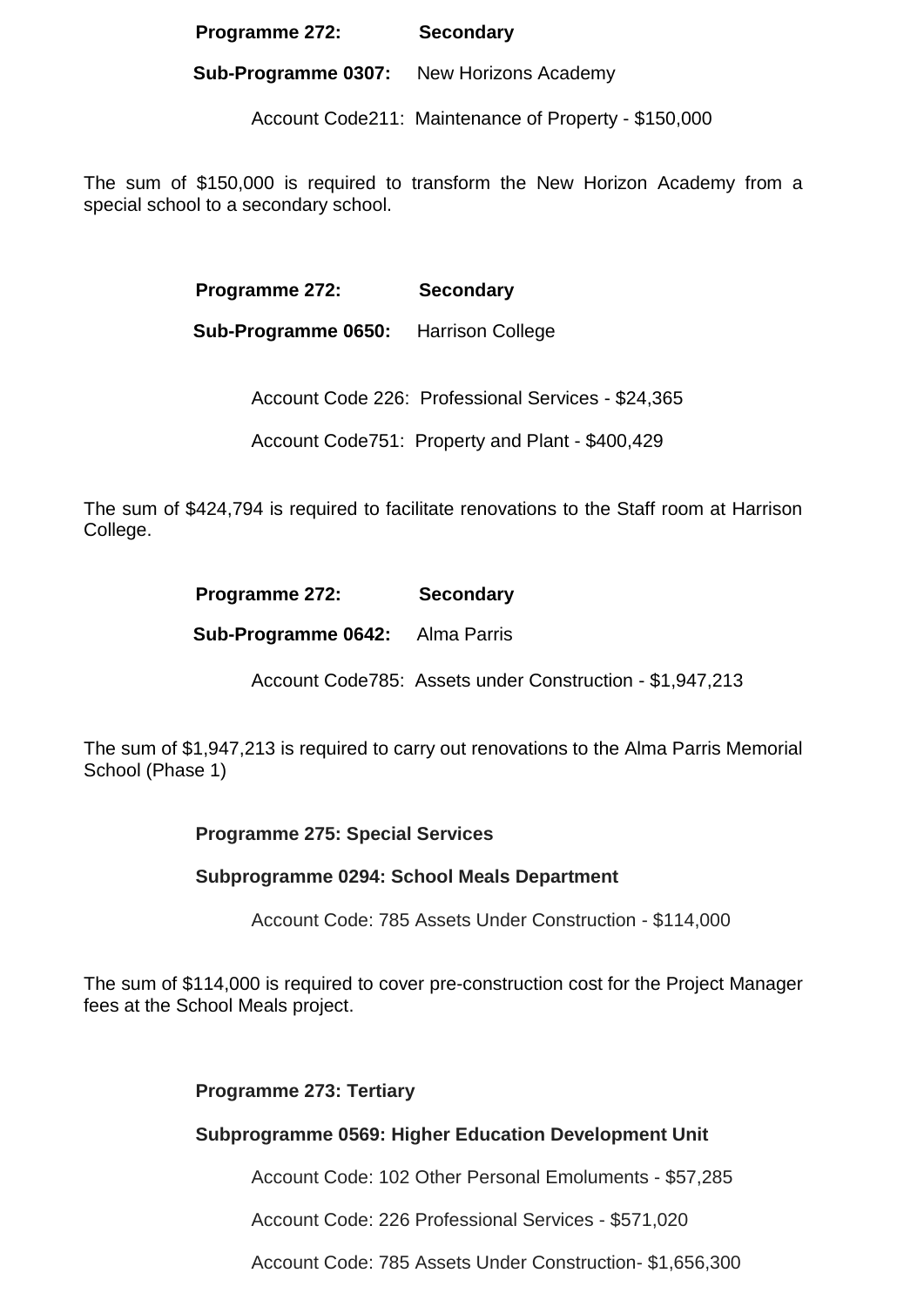The sum of \$2,284,605 is required to facilitate the oversight of the construction and operationalization of the Hope Agriculture Training Institute (HATI) and UWI Centre for Food, Security and Entrepreneurship (Dukes) Projects.